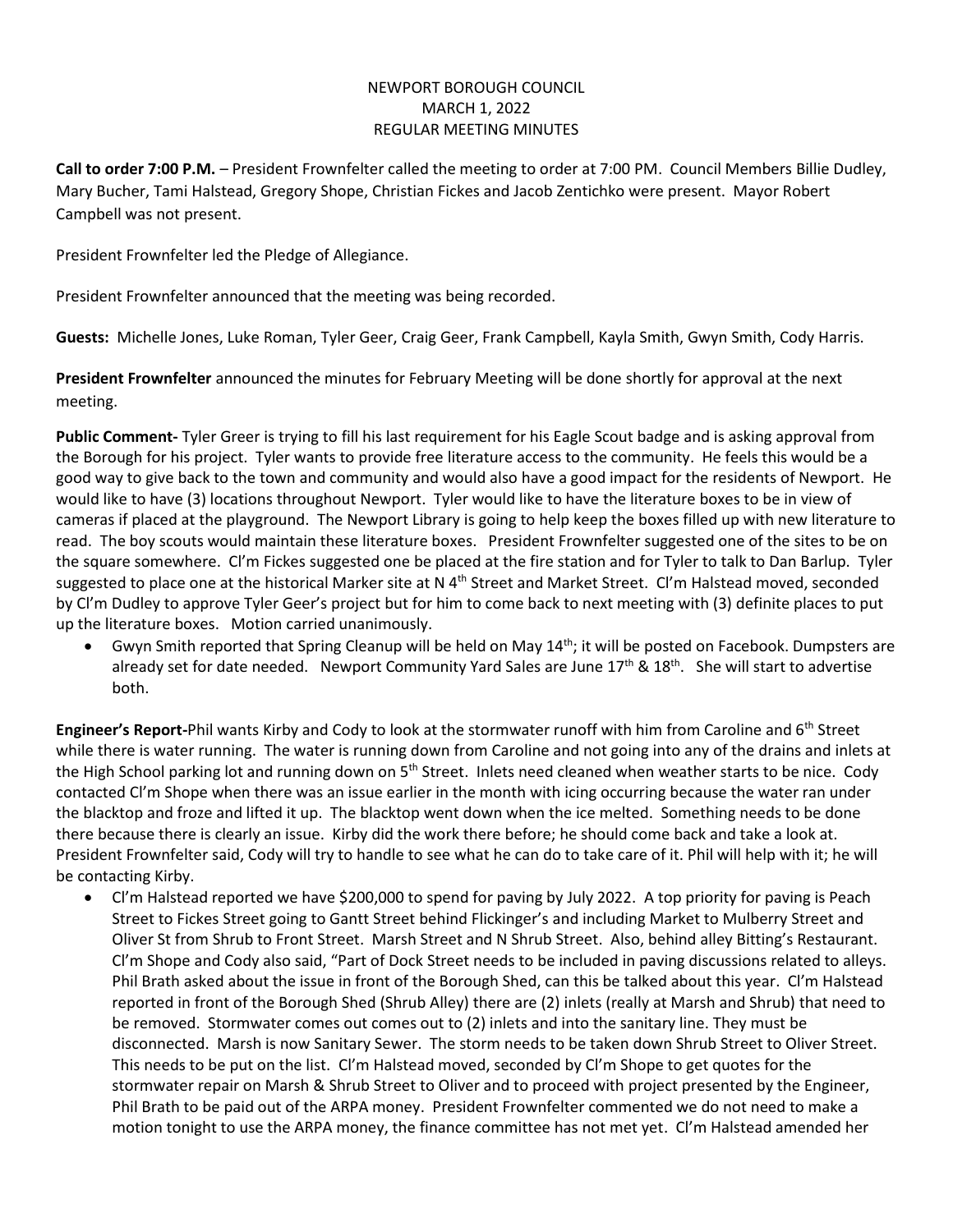March 1, 2022 Regular Meeting Minutes continued…………………………Page 2

motion to remove the use of the ARPA money for storm work, seconded by Cl'm Shope. Motion carried. Give to Street Committee to contact contractors for quotes. Will need (3) quotes.

- Phil commented PennDOT will mill and overlay Market Street. We have a HATS (RTP) Grant. We will be doing curbs and sidewalks. We need to approach homeowners about the sidewalks to let them know about the sidewalks being replaced and when the curb and sidewalk project is going to be done. We need to have a public meeting and if anyone refuses to have their section of sidewalk replaced then they must get them to sign a waiver and maintain their own section of the sidewalk or brick sidewalk. They have the option of fixing the sidewalks themselves or participating in the project. We need to get a letter of release to do the work. The letter acts as an easement to allow us to go on their property and do their sidewalks. Phil will present to residents when we have the public meeting.
- Phil Brath reported on the water drainage at Locust and Market Streets. Cl'm Fickes commented there is no storm drain or anything. Phil Brath said we need to put an inlet on Locust off Market Street. This will go with the Market Street Project. Phil commented PennDOT is responsible for the grate but not the inlet box.
- Phil Brath reported he has no bid base info for 5<sup>th</sup> Street from Market to Mulberry until Sewer and Water are done. The bids came in for the Sewer separation project on 4<sup>th</sup>, Market and 5<sup>th</sup> Streets as follows (#1 bid) DOLI Construction LLC at \$928,263 with an Alternate Bid amount of \$67,747 for the storm repairs for the Borough. (#2 bid) Fulkroad & Sons Inc at \$931,183 for the Sewer Separation with an Alternate bid of \$55,453 for the Borough storm repairs. Cl'm Halstead moved, seconded by Cl'm Shope to accept the Alternate from bid from DOLI Construction Corporation in the amount of \$67,747 pending the review by Pres Frownfelter and Phil Brath and contingent up NBMA accepting the DOLI Bid. Motion carried unanimously.

**Approval of Resolution # 07-22 –** A resolution was presented by Michelle Jones (Executive Director of PCEDA) to Newport Borough Council to support Application to and Participation in the Commonwealth's Main Street Designation with Perry County Economic Development Authority. Michelle reported that Christy Caswell has resigned, and she is looking for a new Maintenance Coordinator if we know anyone that would be interested in the position. Frank Campbell reported the next Newport Meeting will be April 21<sup>st</sup>, 2022 at Louise Beard Memorial at 6:30 P.M. The project takes a core group of volunteers to do. These volunteers are borough members, workers or residents which will be for a (2) year term. She is looking for a 5-year support and participation from the borough. Cl'm Dudley moved, seconded by Cl'm Bucher to adopt Resolution # 07-22 supporting the application to and participating in the Commonwealth's Main Street Designation with PCEDA. Motion carried unanimously.

**Streets Report from Cody Harris** – Cody would like to purchase cold patch for street repairs. Hemp Brothers was the cheapest he found at \$115.00 a ton. Cl'm Fickes moved, seconded by Cl'm Dudley to purchase a triaxle of cold patch for street repairs. Motion carried unanimously.

- Brush Pickup will be Monday, March  $7<sup>th</sup>$ , 2022 (Every 1<sup>st</sup> and 3<sup>rd</sup> Monday of the month).
- Another parking permit sign was added on  $2<sup>nd</sup>$  street.
- On 2/28/22 there was an issue of vandalism at the playground. Police and Council Members were notified.
- They have been having to push back falling trees on the railroad bank. What can we do? Cl'm Halstead said you are welcome to clear off what you can. The railroad is not going to do anything to help. CI'm Halstead had asked streets to check inlets, which we did and reported back to her. Hopefully, we will be doing our main inlet cleanout soon.
- They have been patching when temperatures permit.
- They have been doing their normal "No Parking" requests and picking up dirt piles.
- If anyone has any questions or concerns let me know. Gwyn Smith mentioned about painting crosswalks at  $4<sup>th</sup>$ and Market Street. Cody contacted Penn Dot (2) years ago to have some added manpower to be able to paint and have it dry in 1 1/2 to 2 hours. Cody said, "unless we are painting at night when there isn't as much traffic,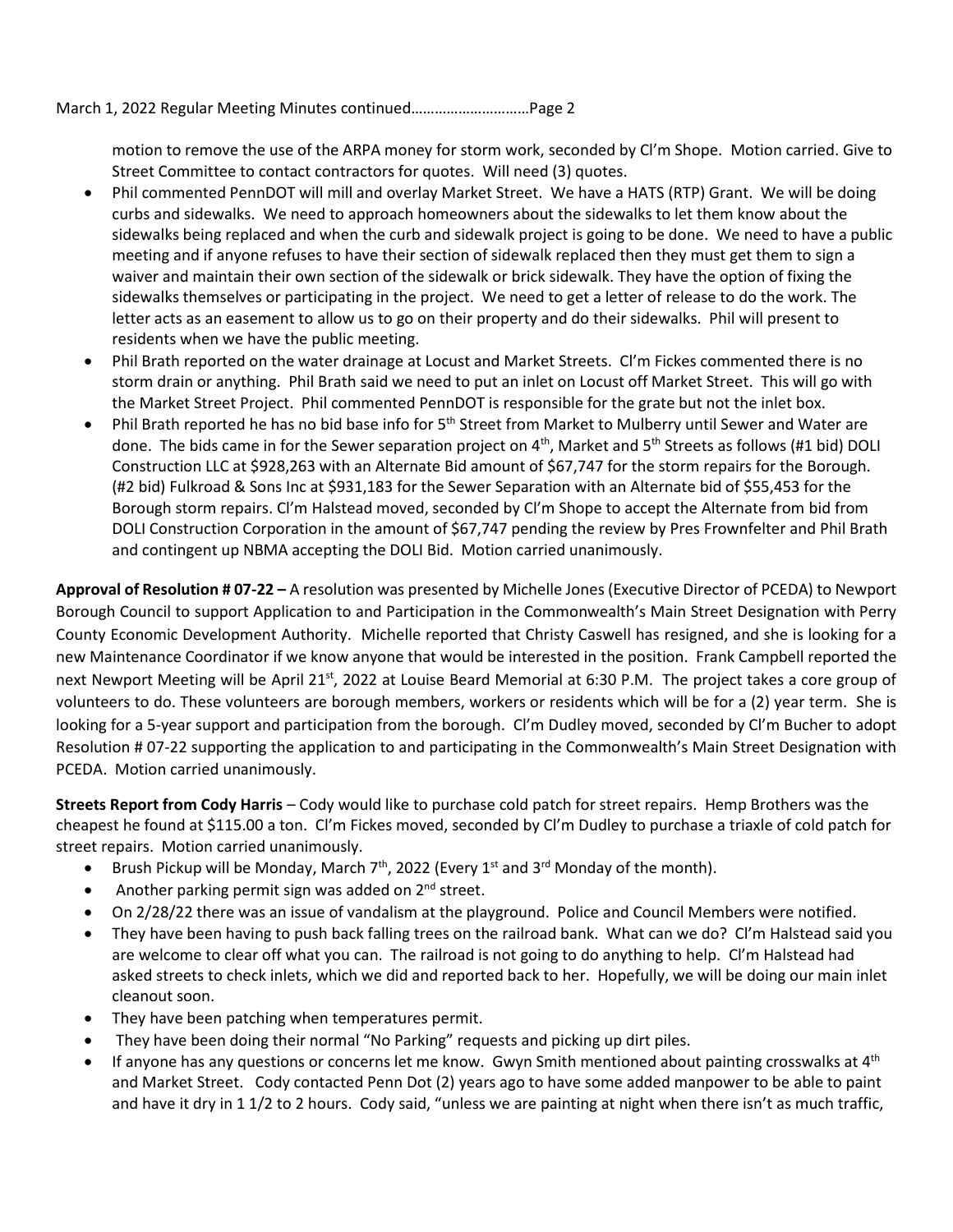we would have time to paint and to let it dry," "I do not know what else to do because of the traffic." Phil Brath commented Penn Dot will be painting but it will not be for a year and half. Cl'm Chris suggested to talk to the March 1, 2022 Regular Meeting Minutes continued…………………………Page 3

community and fire company to help. Also, if possible, to add the crosswalk between  $4<sup>th</sup>$  Street, Catherine Street and Mulberry Street.

- **Solicitors Report –** Solicitor Dissinger reported that Committee Meetings must be advertised. They are an agency of the Borough. They must make an agenda and post 24 hours in advance, and they must also have meeting minutes. Quorum of a committee; (2) people make a committee so they cannot be discussing information with one another. If (5) members are on a committee then (2) people would not be a Quorum. Respect for the governing Laws needs to be practiced when discussing the agendas and minutes so as not to violate the sunshine act. If you go to a Committee Meeting and (4) council members are present someone needs to go home because of violation of the sunshine (would be a quorum of the Council). Cl'm Bucher moved, seconded by Cl'm Dudley to advertise the Committee Meetings one time in the News Sun. Motion carried unanimously.
- Solicitor Dissinger reported there is nothing we can do with the 5G Ordinance now. Wait and see if we have a problem. The act is our ordinance under zoning process.
- Solicitor Dissinger reported there is no incompatibility with an appointed official being the Zoning Officer. Secretary Pat Bowers may be the Zoning Officer for the Borough.
- Solicitor Dissinger commented the Ball Team Lease Agreements look good. The Ball team is responsible for the maintenance at the ball field. President Frownfelter stated based on the Boroughs lease the Borough needs to make sure we are not making a nuisance out there. It is ultimately our responsibility to take care of the ballfield because it is our property.

**Treasurer's Report**- Newport General Fund Account balance was \$450,251.28. Outstanding bills presented for payment of \$6,010.25. Additional Street Light invoice to be paid in the amount of \$371.86. Estimated income for the balance of March of \$8,060.00. Estimated expense for the balance of March in the of \$28,275.74 will leave an estimated balance of \$423,653.43. Liquid Fuels Account balance March 1, 2022 was \$34,895.34. There are no invoices for payment. Cl'm Halstead moved, seconded by Cl'm Dudley to approve the Treasurer's Report as presented. Motion carried unanimously.

• No update on the audit currently. Still providing info.

**Moving Project Money to PLGIT (ARPA & Paving) –** Secretary Bowers asked the Borough Council to consider opening a PLGIT Account(s) to put Project monies in. We should not have these monies mixed in with the General Fund money. It would be beneficial for tracking purposes. Ordinance # 381 was presented for consideration of adoption authorizing the Newport Borough's participation in joining the Pennsylvania Government Investment Trust (PLGIT). Solicitor Dissinger reviewed the ordinance with no negative comment. Cl'm Dudley moved, seconded by Cl'm Fickes to advertise Ordinance #381 for consideration for adoption at the next meeting. Motion carried unanimously. This ordinance will allow the Borough to open project accounts.

**Policy for PLGIT Procurement Card** – Solicitor Dissinger asked that the approval of the Policy for a PLGIT Procurement Card be tabled until he had the chance to review the Policy. Tabled at this time.

**Approval of March bills to date –** Cl'm Halstead moved, seconded by Cl'm Dudley to pay the outstanding bills in the amount of \$6,010.25 plus an additional bill for street lighting in the amount of \$371.86 from the General Fund Account. Motion carried unanimously.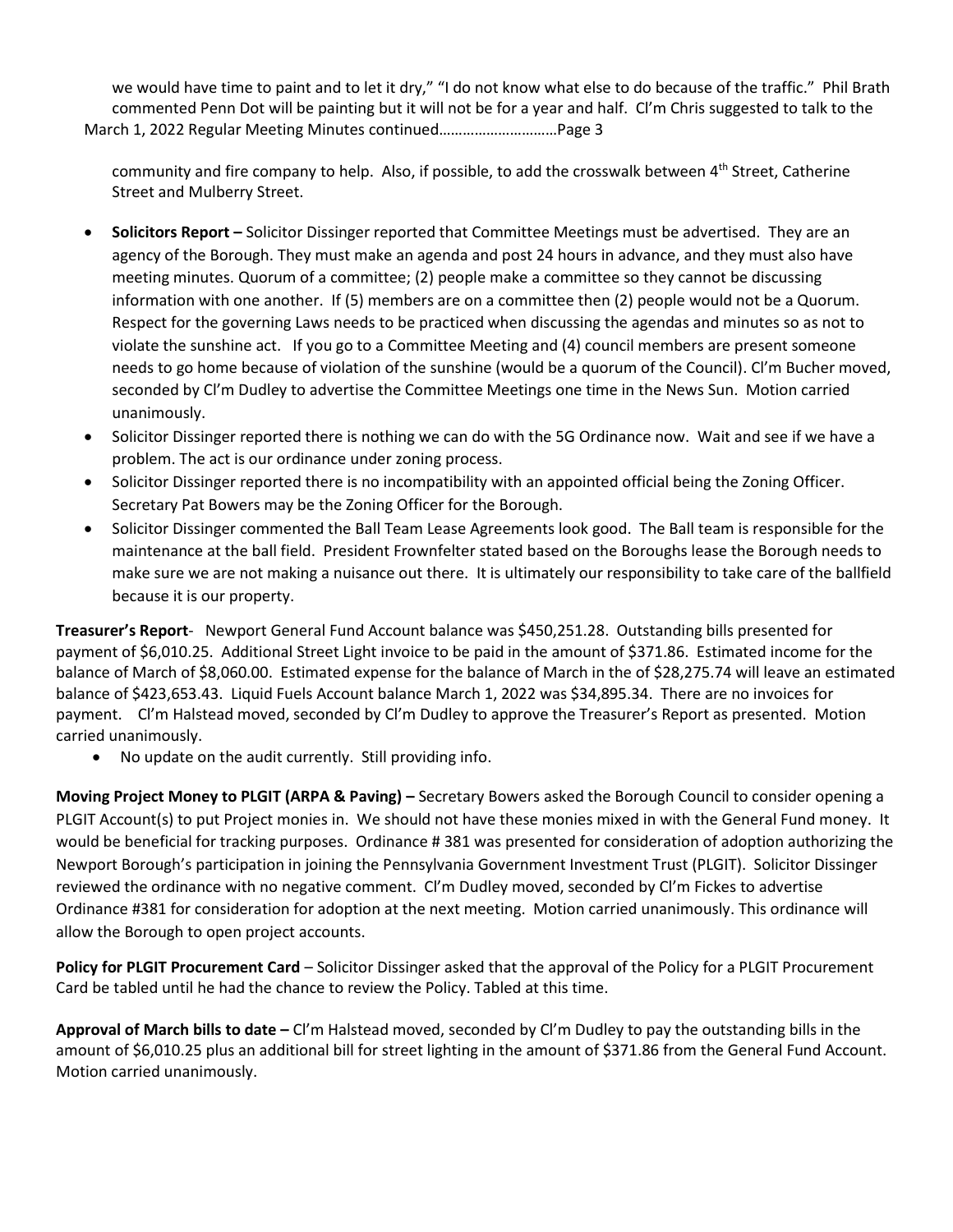**Code Enforcement Report** – Code Enforcement Officer Billie Dudley reported the cleanup of 45 N 5<sup>th</sup> Street has begun. You can already see a huge difference in the presentation of the outside of the house. The inside of the house will be gutted and restored this spring/summer.

March 1, 2022 Regular Meeting Minutes continued..............................Page 4

- Billie reported we have a 79% reporting from the Landlord Tenant updates for the past (2) months. She will send out the final notice to report within the next 30 days or it goes to the District Justice. Council had no problem with.
- Billie reported the playground was vandalized on February 27, 2022. A woman witnessed it being done and called the police. Benches were overturned, rocks thrown at the concession stand, the bathrooms were attempted to be kicked open and a receptacle was ripped off the building. Pictures were taken and the police were called to the playground. Cody was present with the police for the report.
- We have the cameras for the Borough Street Shed.
- Locks are being done on March 9, 2022. We have new surveillance signs. Need to place new signs so they are more visible. Talked with Cody about getting put up. Put one at the corner of the borough building already.
- Complaint received about the furniture piled up at the Myers warehouse.

**Update of Nuisance Property 55 S 2nd Street -** Code Enforcement Officer Billie Dudley distributed the inspection report from Gibson- Thomas. They have determined that this building is unsafe. They observed and identified several structural failures within the building that deem this property as a "Dangerous Building" in accordance with Newport Borough Ordinance Chapter 92 Subsection 92-1. She reported the next step is to hold a hearing. We need to contact the owner of the property to notify them of the hearing. She would like any correspondence sent to be through the constable. Council asked what our remedies are. Solicitor Dissinger replied go after them with a fine of \$600 a day and proceed with the process to demolish. Pres Frownfelter asked if we have any right to confiscate the property. Billie commented someone might purchase the property. Cl'm Halstead moved, seconded by Cl'm Zentichko to have the Code Enforcement Officer proceed with a hearing. Motion carried unanimously.

**Zoning Report**- The following Zoning Permits were issued in February as follows:

- Harry Barnes at 425 Mulberry Street for installation of a pole barn for storage of vehicles and re-stoning of an existing driveway.
- Angie and Brandon Dishman for a new sidewalk for front and side of house and fixing existing driveway.
- Gary Fortenbaugh for placement of a 12x18 (216 Square feet) temporary shed for storage, No electric.

**Mayors Report-** No report, Mayor was absent from meeting.

**Selectech Agreement –** Cl'm Dudley Reported Selectech has been holding off for 3 months with bills to see if the Borough is going to approve the Selectech Agreement. The cost for the service to include the website support is \$3,150.00 for 2022. Cl'm Bucher moved, seconded by Cl'm Dudley to accept the Selectech Agreement to include Website support at a cost of \$3,150.00 for 2022. Motion carried unanimously.

**Policy for Computers** – CI'm Dudley reported this policy is for every computer owned by the Borough. This policy covers the use of Borough Equipment, the internet, and the computers. Cl'm Shope moved, seconded by Cl'm Zentichko to approve the Computer Policy for the use Borough Equipment, the internet, and the computers. Motion carried unanimously.

**Policy for Keys –** Cl'm Dudley asked if there were any changes for the key policy? Cl'm Dudley will correct the change to the key policy. To change Newport Borough Appointed Official to Newport Borough Council Member. Cl'm Fickes moved, seconded by Cl'm Zentichko to approve the Key Policy with the amendment requested. Motion carried unanimously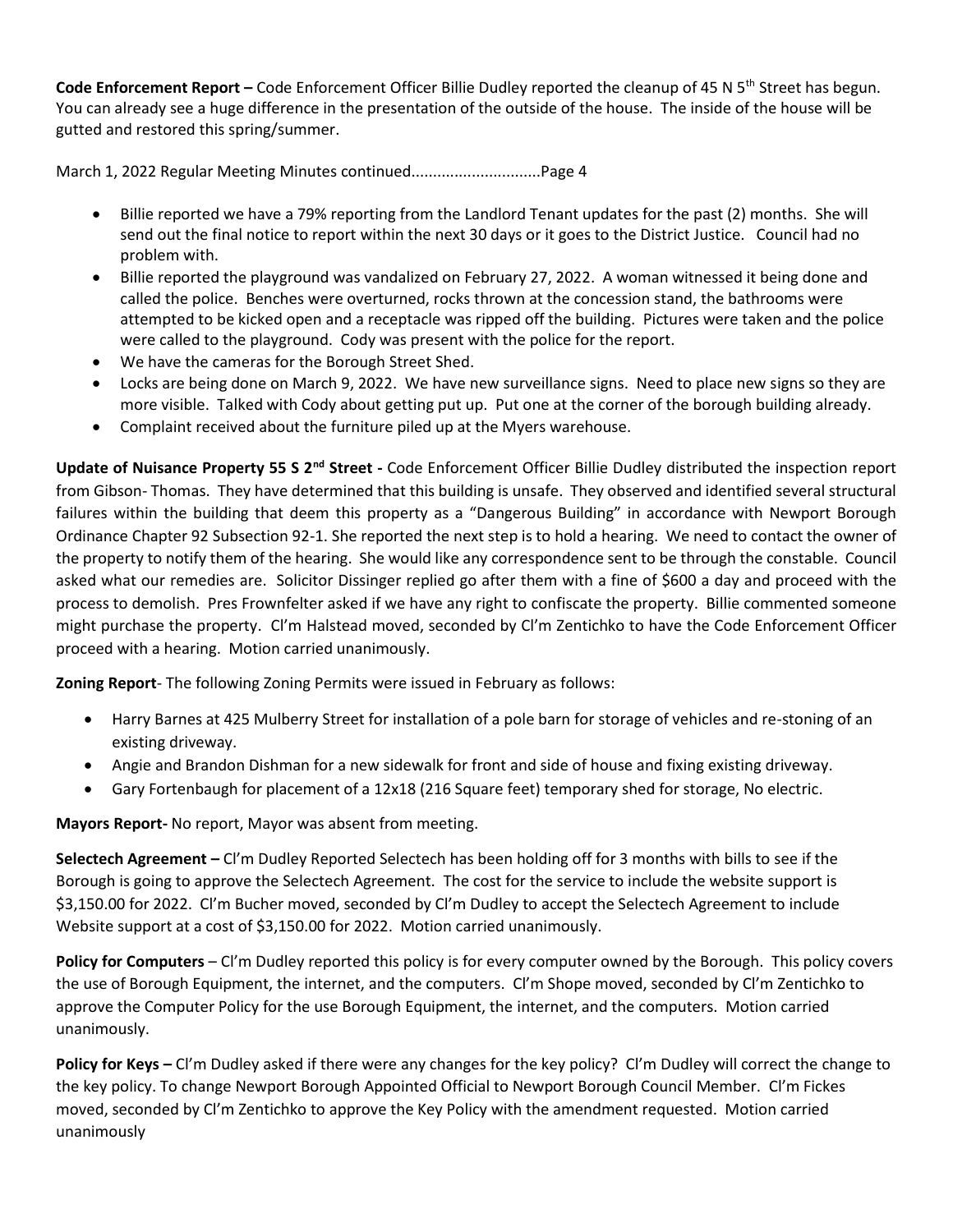**EMC Laptop -** Cl'm Dudley asked what the status was on the EMC Laptop. It is still missing. We purchased a new one. Cl'm Halstead reported the Deputy EMC Doug Beatty does not need; he purchased his own. Cl'm Halstead already has a laptop. The newly purchased laptop will be kept as an extra.

March 1, 2022 Regular Meeting Minutes continued................................Page 5

**Softball Fencing** - Cl'm Fickes reported the softball fencing will cost \$113.94 for four poles and concrete. We should have it fixed then. Cl'm Bucher moved, seconded by Cl'm Zentichko to approve the purchase of (4) poles and concrete to do the softball fencing repairs. Motion carried unanimously.

**Doug Beatty Resignation from Shade Tree Commission** – Newport Borough Council received a letter of resignation from the Shade Tree Commission from Doug Beatty. Cl'm Halstead moved, seconded by Cl'm Zentichko to accept the resignation of Doug Beatty from the Shade Tree Commission. Motion carried unanimously.

**Appointment to the Shade Tree Commission –** Pres Frownfelter reported there were no letters of interest submitted.

**Confirm Terms for Planning Commission (1 term to 1/1/23 and 1 – 4-year term to 1/1/26) –** Clarification for the terms of the newly appointed board members of the Planning Commission is Barbara Leach will serve until January 1, 2023 and Danial Barlup will serve until January 1, 2026.

**Request from Brian Librero (525 Oliver Street)** - Brian Librero of 525 Oliver Street requested that the Borough consider putting a speed bump on Oliver Street to slow down traffic. Pres Frownfelter commented there are issues with speeding everywhere in town. She referred this matter to the Streets Committee.

**2022 Local Planning Assistance Agreement for Planning Services provided by from Perry County Planning** – Cl'm Halstead moved, seconded by Cl'm Fickes to select Level (2) Planning Advisory Services at a cost of \$1,200 (24 hours) provided by Perry County Planning. Motion carried unanimously.

**PSAB Training for Secretary and Assistant Secretary (\$75 w/program discount)** – Secretary Bowers asked approval for the Assistant and herself to sign up for webinars on 3/14, 3/21, 3/28, 4/4, and 4/11 from 10:00 A.M.to 11:00 A.M. These webinars are sponsored by PSAB at a cost of \$75 for all (5). We get the program discount for these webinars. Cl'm Dudley moved, seconded by Cl'm Halstead approve the \$75.00 cost from PSAB for the requested training webinars as presented. Motion carried unanimously.

**No Parking Request for March 12th, 2022 on Mulberry Street for Fire Company Event** – Cl'm Fickes asked for approval for "No Parking" on Mulberry Street from 3<sup>rd</sup> Street to 4<sup>th</sup> Street for a Fire Company Event for March 12, 2022. Cl'm Bucher moved, seconded by Cl'm Dudley to grant the request from Cl'm Fickes to have "No Parking" on Mulberry Street from 3<sup>rd</sup> Street to 4<sup>th</sup> Street for a Fire Company Event. Motion carried unanimously.

**2-hour Parking on 4th Street at the Corner of Walnut and 4th Streets –** Cl'm Dudley explained that on the 4th Street side at Tranquil Touch (corner of 4th and Walnut Streets) in front of the old garage; they are requesting that the Borough put in a (2) hour handicap parking space. It would be highly beneficial. Could not do previously because it was a driveway. They are not using the driveway anymore. Cl'm Fickes moved, seconded by Cl'm Dudley to put in a handicap parking space at the corner of 4<sup>th</sup> and Walnut Streets at Tranquil Touch in front of the old garage doors. Cody will have to check the specs. Motion carried unanimously.

## **Committee Reports**

**Playground –** Cl'm Halstead reported there are thirty-three items on the list to do. Donna Scheibley will be working at the playground again this year. Cl'm Halstead will be meeting with the Ball teams Thursday night to give them their agreements. Opening day will be April 9, 2022.